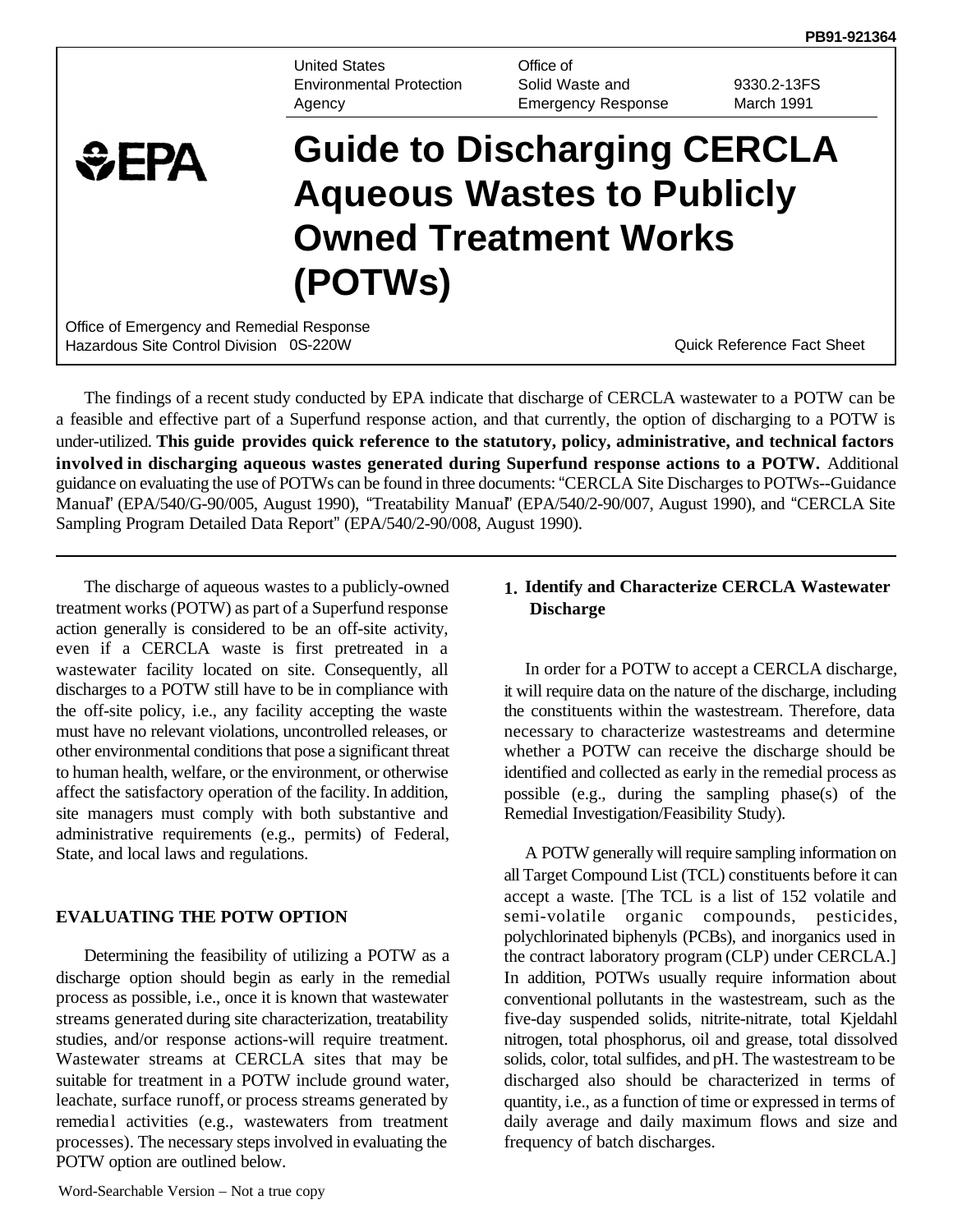Lastly, because of the potential applicability of RCRA requirements to a POTW and the waste management requirements that may be triggered during transportation and storage of the wastes, site managers should determine whether a CERCLA wastewater is a RCRA hazardous waste.

If the CERCLA wastestrearn is considered a RCRA hazardous waste, site managers need to determine whether the Domestic Sewage Exclusion (DSE) applies to the discharge of that waste to a POTW. The RCRA DSE exempts domestic sewage, any mixture of domestic sewage, and other wastes, that pass through a sewer system to a POTW for treatment from classification as a solid waste and, therefore as a RCRA hazardous waste. [The Domestic Sewage Exclusion applies only to the actual point discharge; it does not exclude industrial wastewaters while they are being collected, stored, or treated before discharge; sludges that are generated by industrial wastewater treatment; or wastes received within the POT'W's property boundary by truck, rail, or dedicated pipe.]

### **2. Identify Local POTWs**

Once CERCLA wastestreams have been characterized, site managers should identify existing POTWs within a delineated geographic area in which it is technically feasible to transport the CERCLA wastestream. Factors for evaluating the feasibility of transport to a POTW include:

- The distance to the POTW or its existing sewer lines;
- The volume of the wastewater:
- The viscosity or percent solids of the wastewater;
- Topography of the area;
- The need to obtain right-of-way permits; and
- Cost of transportation.

# **3. Evaluate Regulatory Status**

If the determination is made that the discharge of CERCLA aqueous wastes to a POTW is technically feasible, site managers should begin evaluating the regulatory status of the POTW potentially receiving the wastes. One important source of information about the regulatory status and facility-specific acceptance requirements are the municipal authorities responsible for technicaland administrative oversight of each POTW. The NationalPollutant Discharge Elimination System (NPDES) authority (State or Regional Office of Water) can provide additional information concerning the level of treatment, capacity, operating history, and collection system that will be helpful for screening POTWs.

If the CERCLA waste stream is considered a RCRA hazardous waste and the DSE does not apply, site managers should determine whether the POTW meets RCRA Permit-by-Rule requirements. POTWs operating under an NPDES permit issued before November 8, 1984 currently must be operating under a valid permit and be in compliance with the permit, including RCRA manifesting and reporting requirements. **[In addition, the waste must meet all Federal, State, and local pretreatment requirements** that would apply to the waste if it were discharged through a sewer, pipe, or similar conveyance. The necessary "POTW-specific" analyses of pretreatment requirements are discussed later under step 5.] If the POTW is operating under a permit issued or renewed after November 8, 1984, it also must comply with RCRA correrative action requirements under 40 CFR 264.101.

Site managers should identify the operations and responsibilities of the POTW and the regulations that apply to these activities to ensure compliance with RCRA permit-by-rule requirements. It is important to involve POTW personnel to ensure that accurate and complete information is received and evaluated. As an additional check, site managers can review EPA's Quarterly Noncompliance Report that includes a listing of all POTW facilities that are in significant non-compliance.

#### **4. Evaluate Technical/Administrative Feasibility**

If a POTW is determined to be in compliance with its NPDES permit and is technically capable of accepting the waste (see **Highlight 1**), it should be determined whether acceptance of the CERCLA waste is administratively feasible. Negotiations between EPA and the POTW authority concerning administrative feasibility should consider the permitting process and effects of existing local ordinances.

If pollutants exist in the CERCLA wastewater that the POTW did not previously handle, the NPDES permit may require modifications, or the pretreatment program may require revisions to regulate the new pollutant or increased discharges. In such cases, the POTW may be unwilling to have the changes made, or the required changes may not be feasible in a timely manner. Similarly, local ordinances may include prohibitions that make it illegal for the POTW to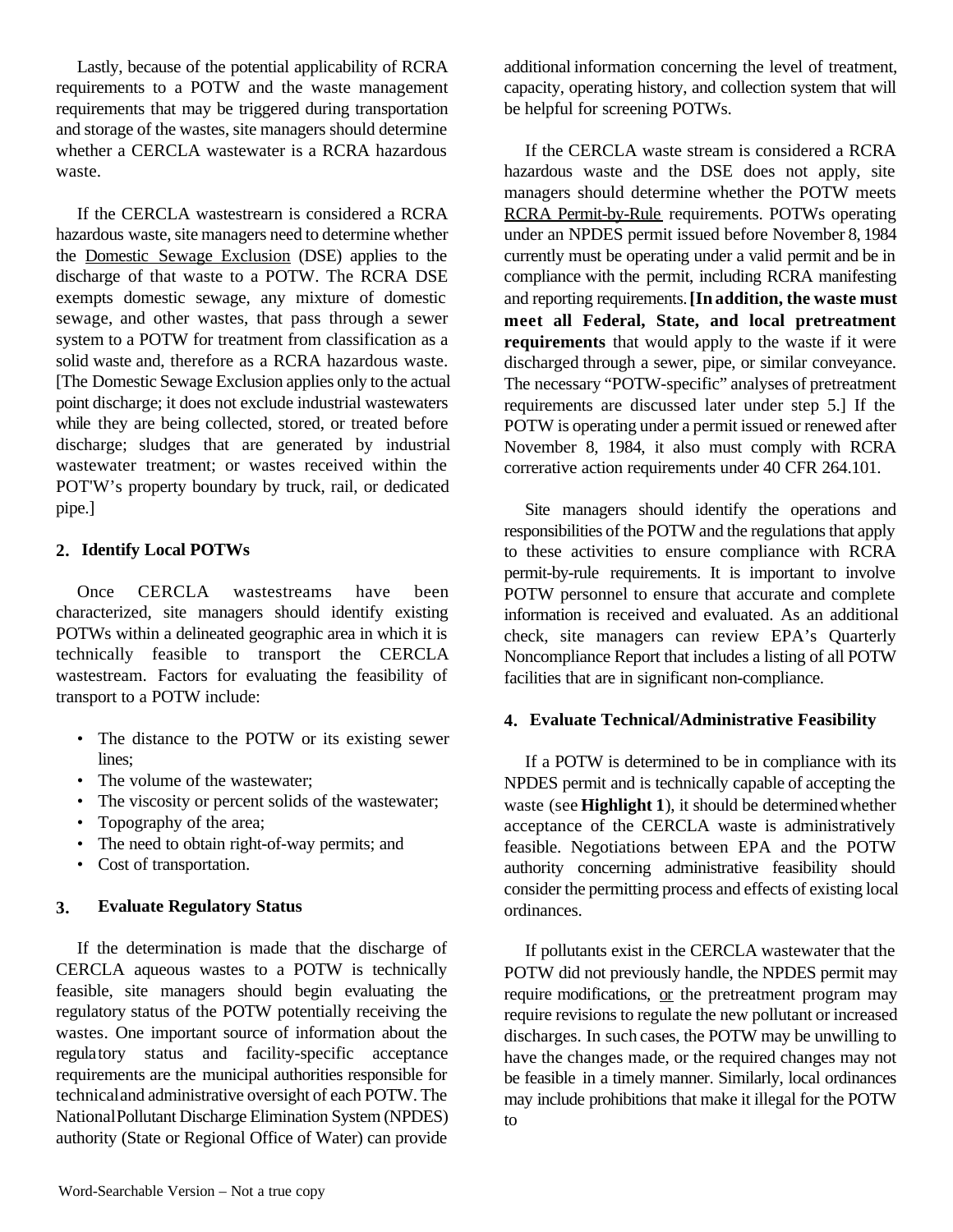# **Highlight 1 TECHNICAL FACTORS AFFECTING THE FEASIBILITY OF DISCHARGING TO A POTW**

- The POTW's hydraulic and organic load capacity;
- The suitability of the POTW's unit operations for treatment of contaminants;
- If the CERCLA wastestream will be discharged to a sewage collection system, whether that system is separate from or combined with the storm drain system, and the capacity of that system to provide proper containment of the wastestream;
- Whether there are combined sewer overflows between the site and the POTW;
- The adequacy of the capacity and age of the sewer piping system for the CERCLA discharge flow rate;
- The sludge disposal processes currently employed by the POTW; and
- The likelihood that the POTW could treat the CERCLA wastestrearn for the duration required.

accept the CERCLA wastes, (e.g., restrictions on accepting only domestic discharges). Consequently, it is necessary to ensure compliance with these laws and regulations or to see if the possibility of obtaining variances exists.

There also may be liability issues associated with a POTW's accepting Superfund wastes. Section 107 of CERCLA states that whenever there is a release or a threatened release of a hazardous substance, the responsible parties can be held liable for the costs of cleanup of that release. Potentially responsible parties (PRPs) include current owners and operators of the facility, those who owned and operated the facility at the time of the release, persons who transported the substances and selected the disposal facility, the generators of the waste, and the persons who arranged for disposal or treatment of the hazardous substances.

Under CERCLA Section 107(j), federally permitted releases as defined in Section 101 (10) are not subject to such liabilities. These releases include discharges covered by an NPDES permit, permit application, or permit administrative record. These releases also include the introduction of any pollutant into a POTW when such pollutant is specified in (and in compliance with) pretreatment standards, and a pretreatment program has been submitted to EPA for approval. Therefore, local limits should be established for all of the pollutants that exist in the CERCLA wastewater to eliminate the possibility of the POTW's being held liable for the release of hazardous wastes.

Section 119 of CERCLA does not authorize indemnification from liability to facilities regulated under RCRA, including RCRA Permit-By-Rule POTWs. At this time, EPA believes that an extension of indemnification to POTWs, even those not subject to RCRA regulations, would be inconsistent with Congressional intent.

# **5. Evaluate POTW Pretreatment Requirements**

Once the best candidate(s) for receiving the discharge has been determined using the four steps outlined above, a POTW-specific analysis of pretreatment requirements designed to prevent pass through, inhibition, and sludge contamination at a POTW should be conducted to ensure that CERCLA discharges are in compliance. Section 307(b) of the CWA established the National Pretreatment Program, which specifies three types of pretreatment standards: general prohibitions, national categorical standards, and local limits (see **Highlight 2**).

General prohibitions are intended to address sitespecific problems at POTWs and to apply a broad baseline level of control to all industrial users discharging to any POTW. National categorical standards are technologically-based effluent limits that must be achieved prior to introduction into a POTW of wastes generated by particular categories of industry, such as leather tanning and metal finishing. [EPA however, has not promulgated specific national categorical pretreatment standards that govern the discharge of CERCLA wastes to a POTW. As a result, CERCLA wastes are treated as non-domestic wastestreams, and are subject to the general pretreatment regulations.] Local limits are specific requirements developed and enforced by individual POTWs to implement the national general prohibitions and categorical standards.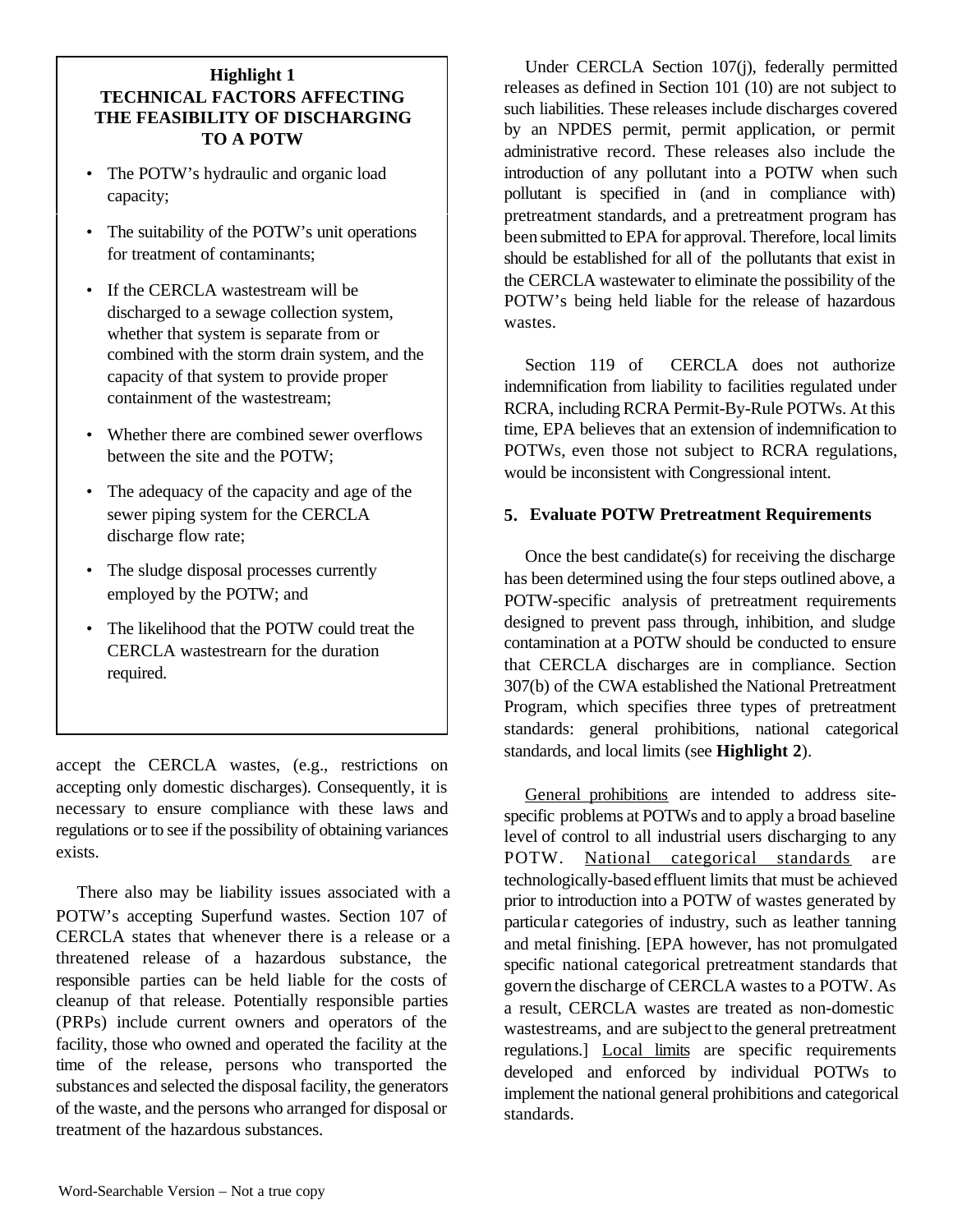#### **Highlight 2 PRETREATMENT STANDARDS SPECIFIED UNDER THE CWA**

- **General Prohibitions** National prohibitions that are applicable to nondomestic uses that control the introduction of contaminants into POTWs to:
- (a) prevent interference (i.e., a discharge that inhibits or disrupts a POTW causing a violation of its NPDES permit or other requirements) with the operations of a POTW; and
- (b) prevent pass through (i.e., any discharge to a POTW in concentrations that cause a violation of any requirement of the POTW's NPDES permit) of contaminants through the POTW.
- **National Categorical Standards** National prohibitions that apply to all non-domestic users and protect against:
- (a) fire or explosion hazard in Elie sewers or POTWs:
- (b) corrosive structural damage to the POTW;
- (c) obstruction of flow in the sewer system;
- interference due to the pollutants high concentration or flow rate; or
- an increase in temperature of Wastewater entering the POTW that inhibits biological activity resulting in interference.
- **Local Limits** Specific requirements that are developed and enforced by individual POTWs to implement the national general and specific prohibitions. States and localities also may impose more stringent requirements than the national limits on dischargers to their regulated facilities.

POTWs also may have a State-approved pretreatment program and be required to have mechanisms in place to ensure that dischargers comply with applicable pretreatment standards and requirements. Most POTWs likely will require some type of self-monitoring program and submission of monitoring results to the POTW on a periodic basis.

An approved pretreatment program for a POTW may not address all of the constituents of the CERCLA discharge, in which case the site manager must proceed as though an approved pretreatment program did not exist, i.e., site managers must determine whether sufficient mechanisms exist to enable the POTW to ensure compliance with appropriate pretreatment requirements.

Whether an approved pretreatment program exists or not, compliance with applicable regulations must be achieved. If an approved program exists, the evaluation of a POTW's pretreatment requirements consists of obtaining the local limits enforced by the

POTW to prevent pass through, inhibition, and sludge contamination. If an approved program does not exist or if the pretreatment program does not address all of the components of the CERCLA waste, local limits must be estimated by calculating the mass balances of the wastestrearn to be disposed.

## Estimating Local Limits to Meet Standards

Ideally, the POTW will have existing local limitations for all of the contaminants present in the CERCLA discharge. However, in many cases, the POTW will not have local limitations for all of the contaminants in the CERCLA discharge or existing limits may need to be changed as a result of the discharge. In this case, the limits must be developed by the POTW or estimated by the site managers so that pretreatment alternatives may be evaluated. Promulgated national categorical pretreatment standards can be used in calculating local limits for the CERCLA wastewater constituents where limits do not already exist.

When the estimation of local limitations is necessary, the following measures may be taken:

- Obtain Pertinent Regulatory Criteria to Ensure Compliance of Estimated Limits With the Criteria: In estimating local limits it is necessary to comply with limits that have been established on the Federal and State levels. Furthermore, consulting these limits can give necessary guidance for establishing limits on the local level.
- Calculate a mass balance for each compound detected in the CERCLA waste using treatability data: The purpose of the mass balance is to calculate the general treatment efficiency of the POTW and identify which POTW removal mechanisms will be impacted by the removal of each constituent from the CERCLA wastestream. There are several options for calculating the mass balance of a particular contaminant, including the use of POTW-specific or published treatability data and the use of computer models.
- Evaluate the impact of each contaminant on air emissions, treatment plant operations, sludge disposal, and effluent air quality: Data exists (for most contaminants) that makes it possible to calculate the concentration of those contaminants in air emissions, sludge, and also the amount that will be biodegraded by certain operations.
- Estimate local limits and the expected level of